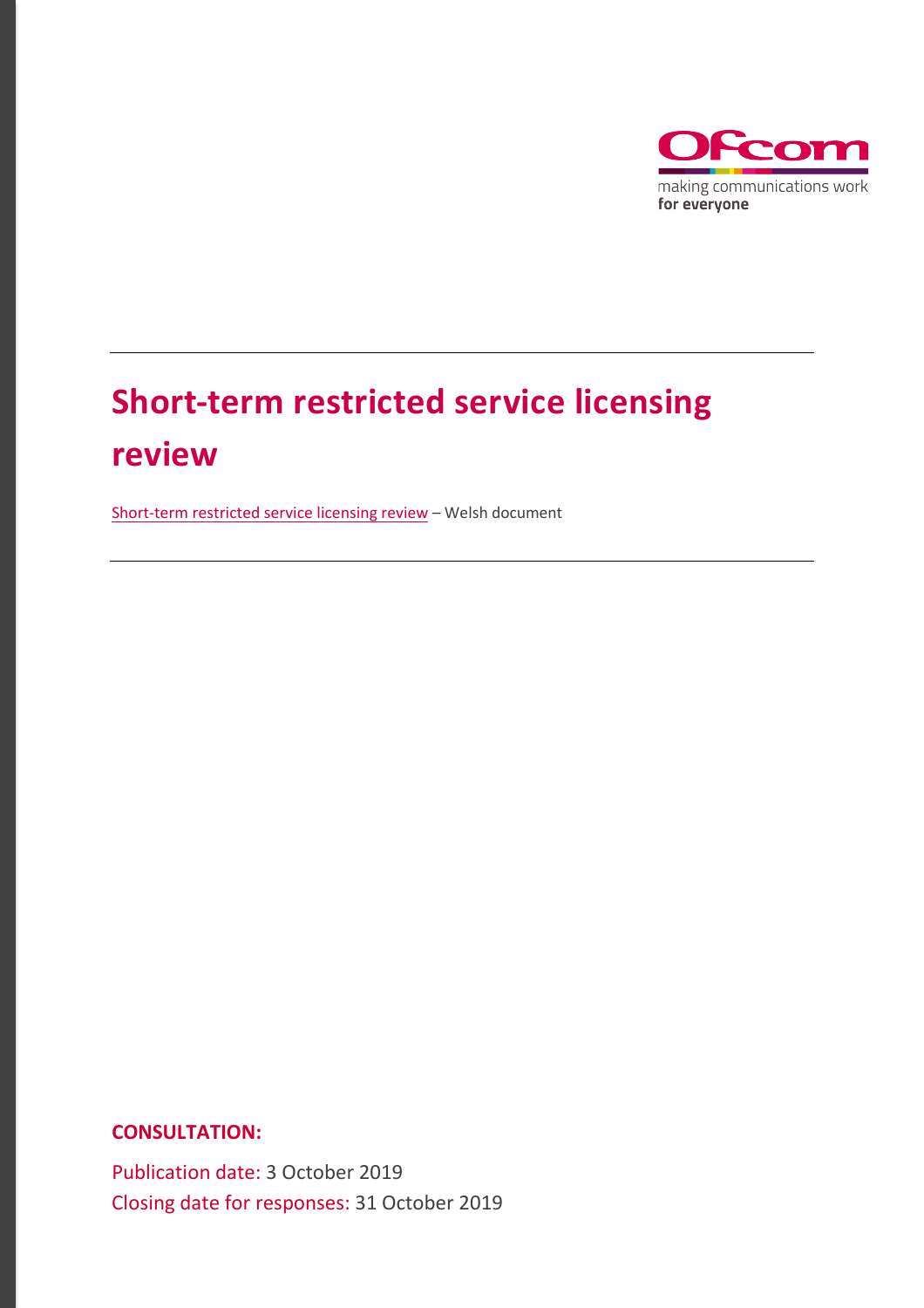## **Contents**

#### **Section**

| 1. Overview                                                      | 1  |
|------------------------------------------------------------------|----|
| 2. Proposal to change policy on SRSL licensing                   | 2  |
|                                                                  |    |
| <b>Annex</b>                                                     |    |
| A1. Proposed revisions to our guidance notes for SRSL applicants | 6  |
| A2. Responding to this consultation                              | 7  |
| A3. Ofcom's consultation principles                              | 10 |
| A4. Consultation coversheet                                      | 11 |
| A5. Consultation questions                                       | 12 |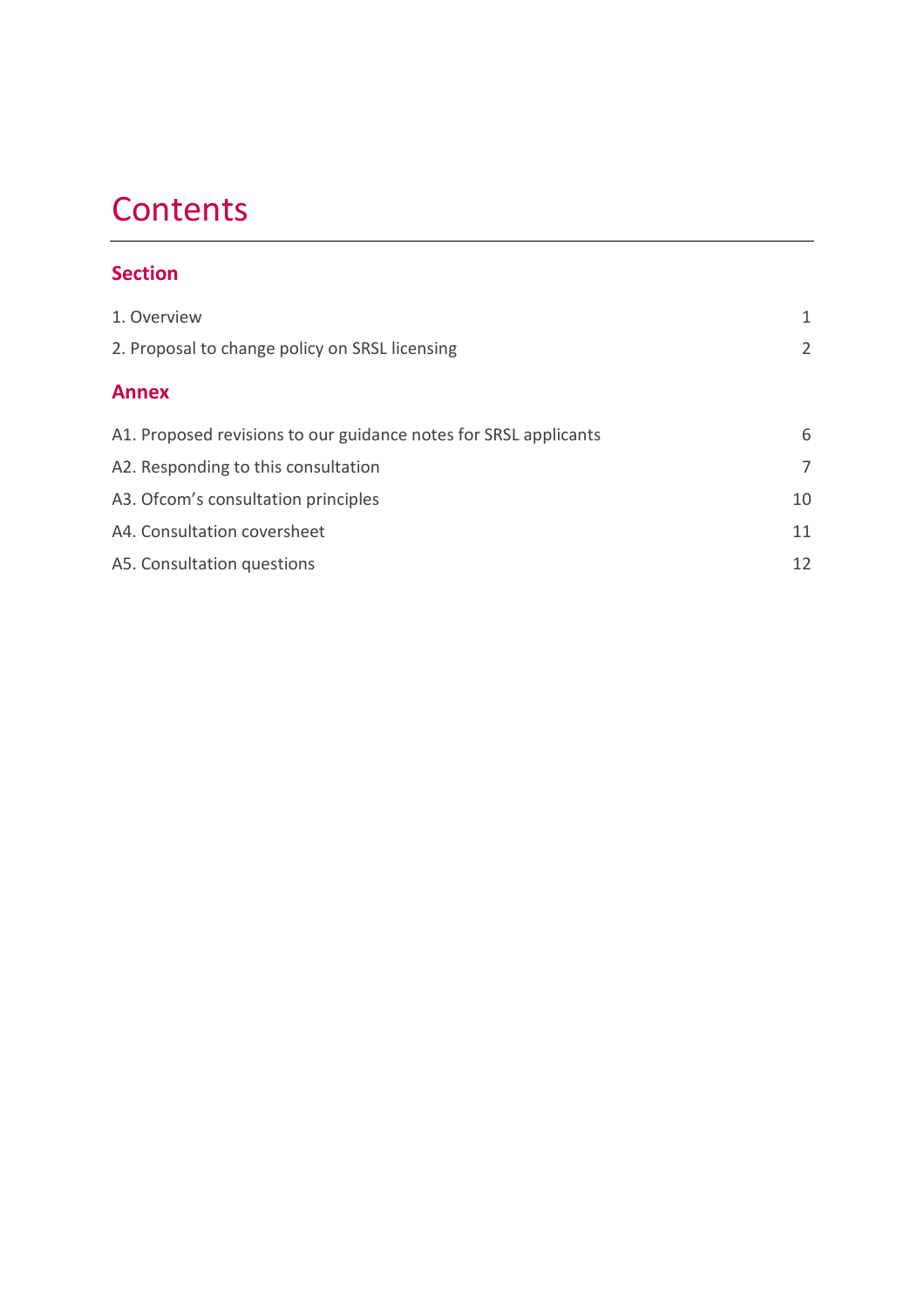### <span id="page-2-0"></span>1. Overview

This consultation relates to two aspects of Ofcom's policy on licensing short-term restricted services licences (SRSLs).

#### **What we are proposing – in brief**

Currently, Ofcom generally does not grant the same applicant more than two SRSLs in a single year, or more than one SRSL a year if the service is within the M25.

Currently, Ofcom generally does not grant SRSLs where the service proposed to be provided does not appear to be different from what is available on the commercial and community services in the area of broadcast.

We propose to cease to apply these two policies.

- 1.1 Ofcom grants short-term radio licences for restricted services, which are analogue services for broadcasts to defined locations or for coverage of particular events.
- 1.2 Ofcom must carry out our functions to further the interests of citizens and of consumers, where appropriate by promoting competition. The things we are required to secure include the optimal use of spectrum and the availability throughout the UK of a wide range of broadcasting services which – taken as a whole – are both of high quality and calculated to appeal to a variety of tastes and interests.
- 1.3 Ofcom's guidance notes currently say: "An individual or organisation may usually be granted a maximum of two SRSLs within any period of twelve consecutive months, in the same area of the UK. However, usually only one licence per applicant per year will be granted within Greater London area and other areas within the M25. This is due to extremely limited frequency availability in this area. The exceptions to this are very low power FM in-stadium SRSLs…There should usually be a minimum period of four months between the end of a licensee's first licence and the start of the same licensee's second licence."
- 1.4 Ofcom's guidance notes also currently say: "The programme format of a short-term restricted service should broaden audience choice. You should provide output that is different from what is available on the commercial and community services in the area where you wish to broadcast. We may reject applications that do not appear to be different from a commercial or community radio service in the same area".
- 1.5 We propose to cease to apply these policies, as they have not in our view achieved their objective of securing the availability of a wider range of services or one calculated to appeal to more variety of tastes and interests than would otherwise be the case.
- 1.6 We expect that as a result, more SRSLs would be likely to exist, and some may broadcast content that is similar to content broadcast by community and commercial radio stations.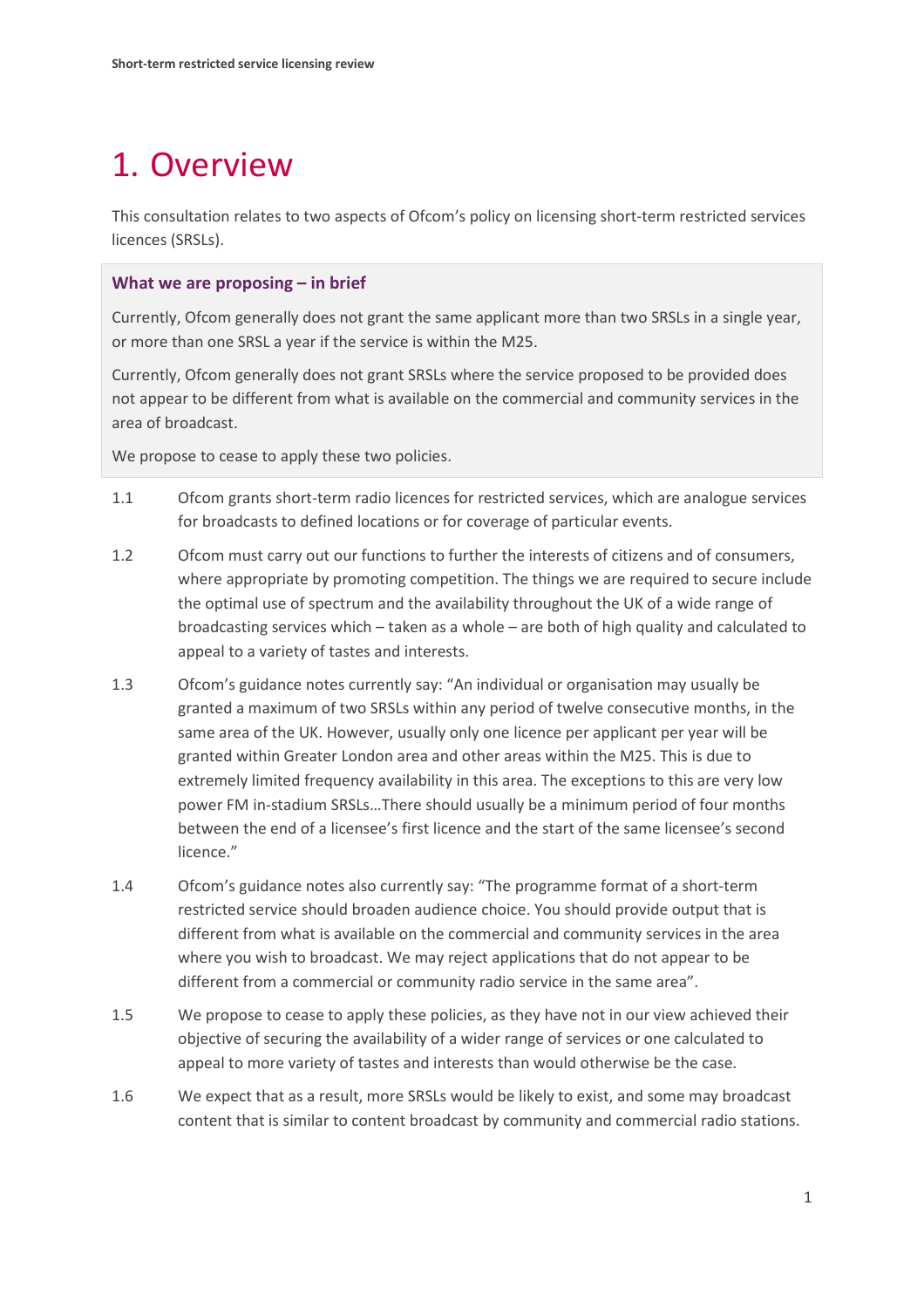### <span id="page-3-0"></span>2. Proposal to change policy on SRSL licensing

#### **What are restricted services?**

- 2.1 A restricted service is a sound broadcasting service broadcast for reception either:
	- a) within a particular establishment in the UK or at another defined location in the UK; or
	- b) for the purposes of a particular event taking place within the UK.

#### **What are SRSLs?**

2.2 Ofcom grants long-term and short-term restricted services licences. Short-term licences are usually granted for a maximum of 28 consecutive days. Examples of purposes for which SRSLs are granted include coverage of music festivals, sports events or dog shows, drive-in movies, religious festivals or for trial broadcasts in preparation for applying for a longerterm licence.

#### **What is the legal framework?**

2.3 Ofcom must carry out our functions to further the interests of citizens and of consumers, where appropriate by promoting competition. The things we are required to secure include the optimal use of spectrum and the availability throughout the UK of a wide range of broadcasting services which – taken as a whole – are both of high quality and calculated to appeal to a variety of tastes and interests.

#### **Ofcom's guidance notes: two SRSLs**

- 2.4 Ofcom has issued guidance notes<sup>[1](#page-3-1)</sup> on how we will approach the grant of SRSLs.
- 2.5 Paragraphs 1.3 and 1.4 provide:

 $\overline{a}$ 

"An individual or organisation may usually be granted a maximum of two SRSLs within any period of twelve consecutive months, in the same area of the UK. However, usually only one licence per applicant per year will be granted within Greater London area and other areas within the M25. This is due to extremely limited frequency availability in this area. The exceptions to this are very low power FM in-stadium SRSLs (see section 7).

There should usually be a minimum period of four months between the end of a licensee's first licence and the start of the same licensee's second licence."

2.6 This policy exists to ensure that all would-be applicants have a reasonable chance to access the spectrum. However, we have occasionally deviated from this policy and granted more than two licences to the same applicant within the same year. On careful review of these

<span id="page-3-1"></span><sup>&</sup>lt;sup>1</sup> Ofcom, 29 March 2019[, Short-term restricted service licences:](https://www.ofcom.org.uk/__data/assets/pdf_file/0022/125527/Short-term-RSL-guidance.pdf) guidance notes for applicants and licensees (the "guidance notes").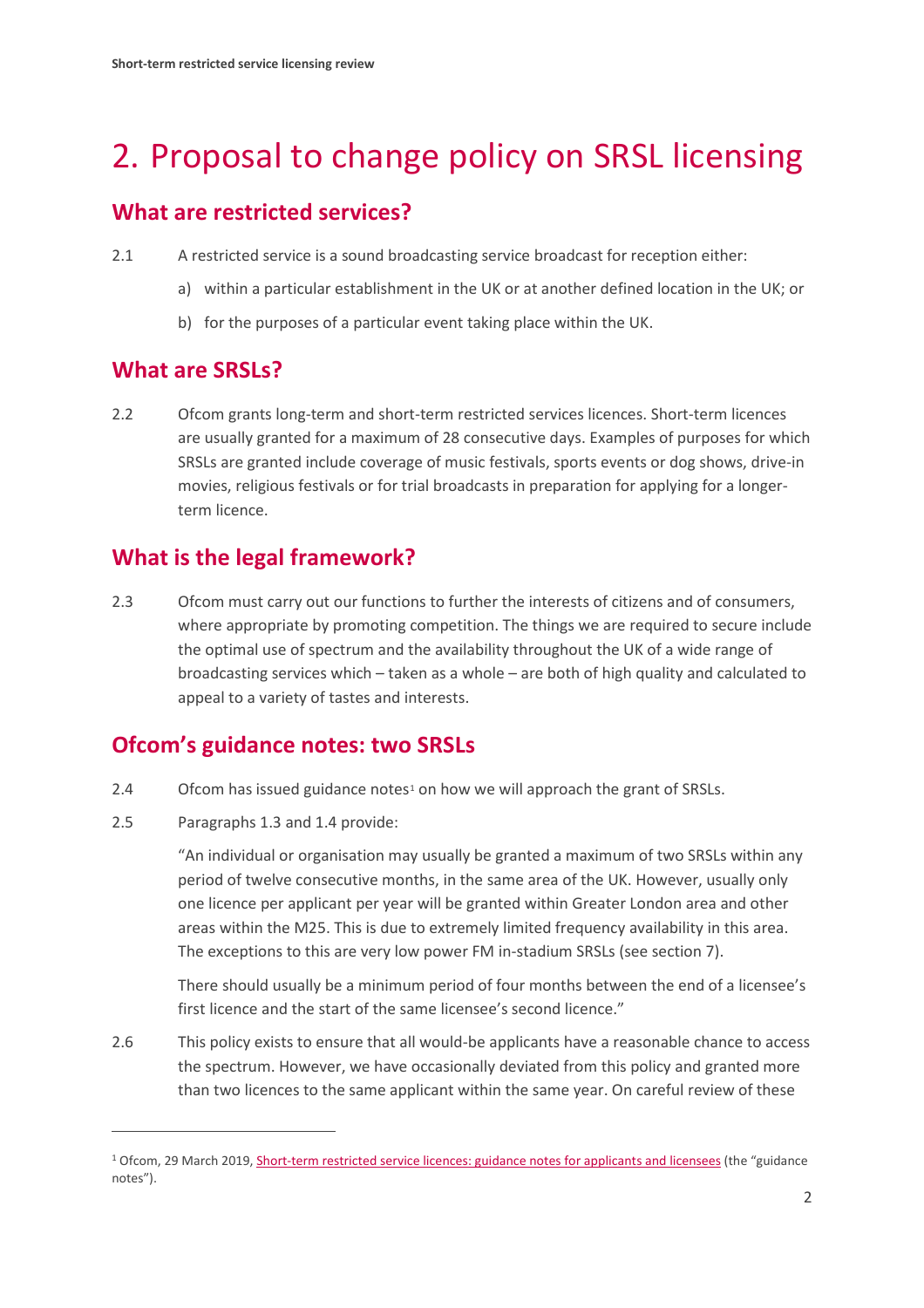instances, it appears to us that they have not prevented anyone else from accessing the spectrum. We therefore propose to amend our policy so that the guidance notes read:

"An individual or organisation may usually be granted a maximum of two SRSLs within any period of twelve consecutive months, in the same area of the UK. Usually only one licence per applicant per year will be granted within Greater London area and other areas within the M25. This is due to extremely limited frequency availability in this area. There should usually be a minimum period of four months between the end of a licensee's licence and the start of the same licensee's next licence. The exceptions to this are very low power FM in-stadium SRSLs (see section 7).

However, where a licence applicant has already held two licences (or one licence if within the M25) within the previous 12 months, or is applying for a licence within four months of a previous one, we will consider the likelihood that a further licence grant will in practice negatively affect others wishing to broadcast, having particular regard to the power levels required and the nature of the service being licensed. We will prioritise applications from those who have not held a licence within the previous four months and have not held two licences (or one licence if within the M25) in the previous 12 months, as an exception to our usual first come first served approach (see sections 3.1 and 3.2)."

2.7 We do not consider that this change is likely to impact negatively on the range and variety of services available to audiences or on any would-be users of spectrum. We consider it likely to promote optimal use of spectrum and the provision, if anything, of a wider range of services.

#### **Ofcom's guidance notes: tastes and interests**

2.8 In order to fulfil our duty to secure the availability throughout the UK of a wide range of television and radio services which – taken as a whole – are both of high quality and calculated to appeal to a variety of tastes and interests, paragraph 5.2 of Ofcom's guidance notes provides:

"The programme format of a short-term restricted service should broaden audience choice. You should provide output that is different from what is available on the commercial and community services in the area where you wish to broadcast. We may reject applications that do not appear to be different from a commercial or community radio service in the same area."[2](#page-4-0)

- 2.9 Paragraph 5.3 deals with an exception to this policy.
- 2.10 The purpose of this policy was to secure that Ofcom's grant of an SRSL for providing a service catering to tastes and interests that were already adequately met by a long-term radio service did not block the spectrum from being used to provide other services appealing to different tastes and interests.

 $\overline{a}$ 

<span id="page-4-0"></span><sup>2</sup> See paragraph 5.2 in the guidance notes.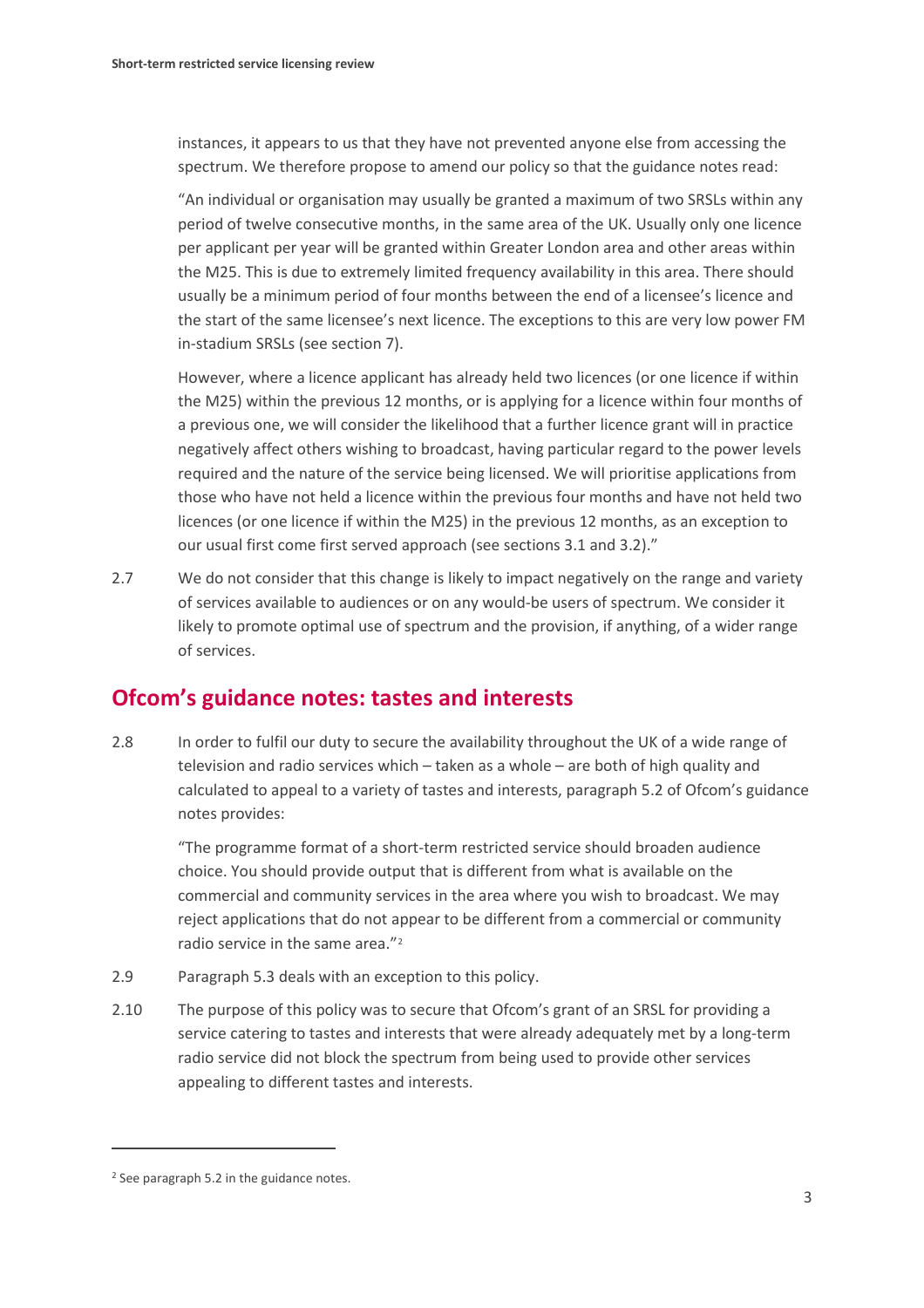- 2.11 In practice, application of the policy over the past four years has for the most part affected services broadcasting to cover the Islamic holy month of Ramadan, because Muslim community radio services tend to focus their broadcasts during the Ramadan period on the same sorts of content as SRSL applicants.
- 2.12 In November 2018, this policy resulted in Ofcom's decision not to grant an SRSL to any of the eight applicants in Leicester wishing to broadcast Ramadan services during 2019. This was due to the launch of Radio Seerah. However, in the event, no one applied to broadcast a non-Ramadan service.
- 2.13 In January 2016 the policy resulted in our decision to reject an SRSL application for Ramadan broadcasting in Peterborough due to the launch of Salaam Radio. However, in the event, no one applied to broadcast a non-Ramadan service.
- 2.14 It is possible that other potential applicants have chosen not to apply because of the policy.
- 2.15 However, this evidence suggests that the policy has not been effective in securing the provision of services calculated to appeal to a wider variety of tastes and interests than would be the case had the SRSLs concerned been granted, because there have not been other services provided in the same areas.
- 2.16 Ofcom therefore proposes to delete paragraphs 5.2 and 5.3 from our guidance notes.
- 2.17 We expect that the consequence of this would be that more SRSLs would be likely to broadcast content that is similar to content broadcast by community and commercial radio stations.
- 2.18 We consider this likely to be neutral or beneficial to audiences, particularly Muslim audiences, in that they may have more radio services available to choose from than they otherwise would. It would also benefit those wishing to make broadcasts.
- 2.19 We consider it likely to result in somewhat more use of spectrum, which is likely to be more optimal.
- 2.20 It is likely to have some negative impact on some community and commercial radio stations, since some of these SRSLs may compete for the same advertising revenues during their period of broadcast. However, SRSLs are by definition short-term. Generally speaking, we consider in any event that competition tends to benefit consumers and citizens.
- 2.21 We are therefore consulting on whether to delete paragraphs 5.2 and 5.3 from our guidance notes.

#### **Ofcom's proposed guidance notes**

- 2.22 Annex 1 contains a copy of our guidance notes with the proposed changes shown in underlined and struck-through text.
- 2.23 We are also initiating a wider review of our restricted services licensing policy. We welcome input into other aspects of the guidance notes. We intend to take a decision on the matters set out in this consultation before we open the window for applications for the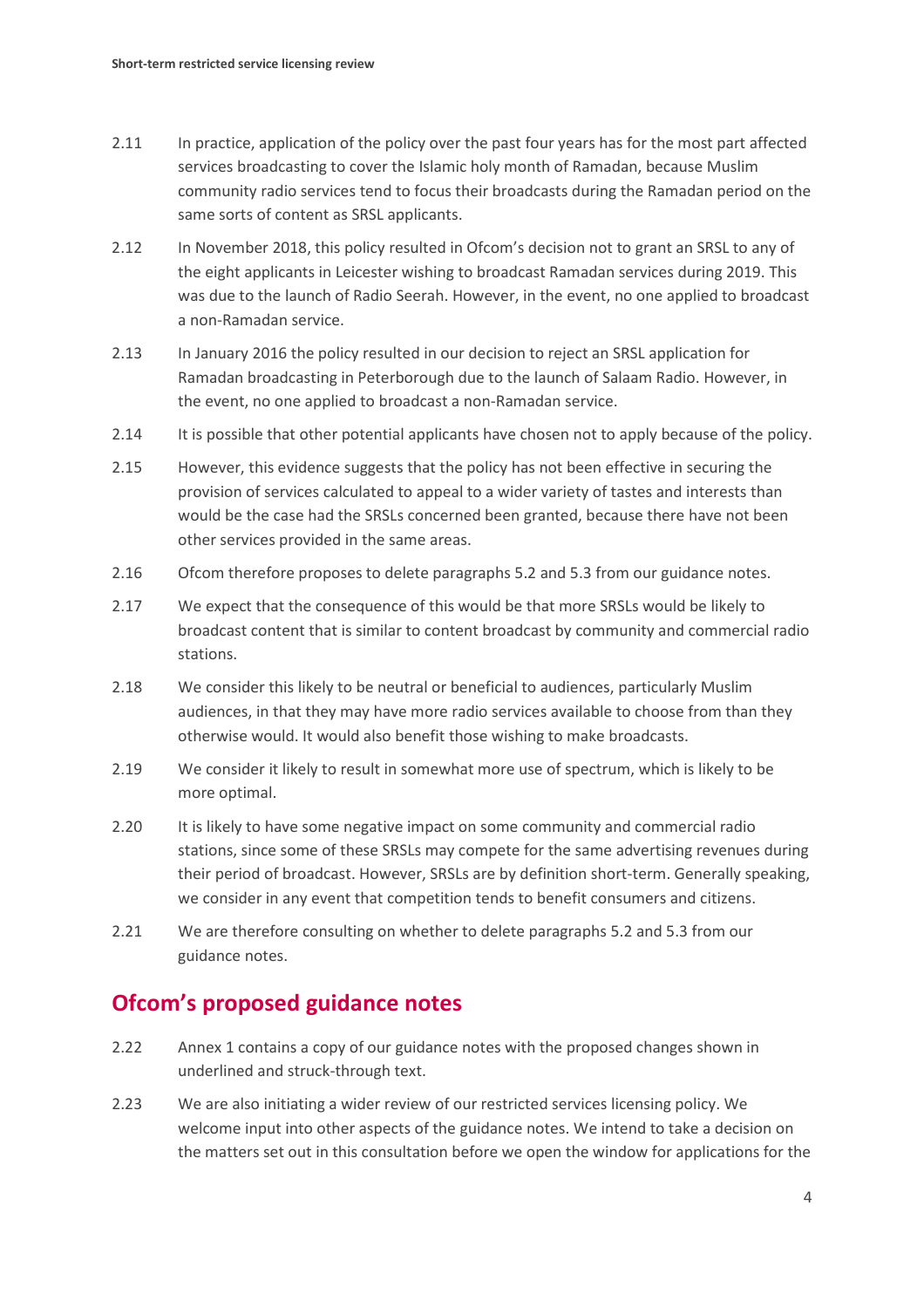2020 period of high demand. We will not be likely to take a decision on other aspects of the guidance notes until we have completed our review.

The overview section in this document is a simplified high-level summary only. The proposals we are consulting on and our reasoning are set out in the full document.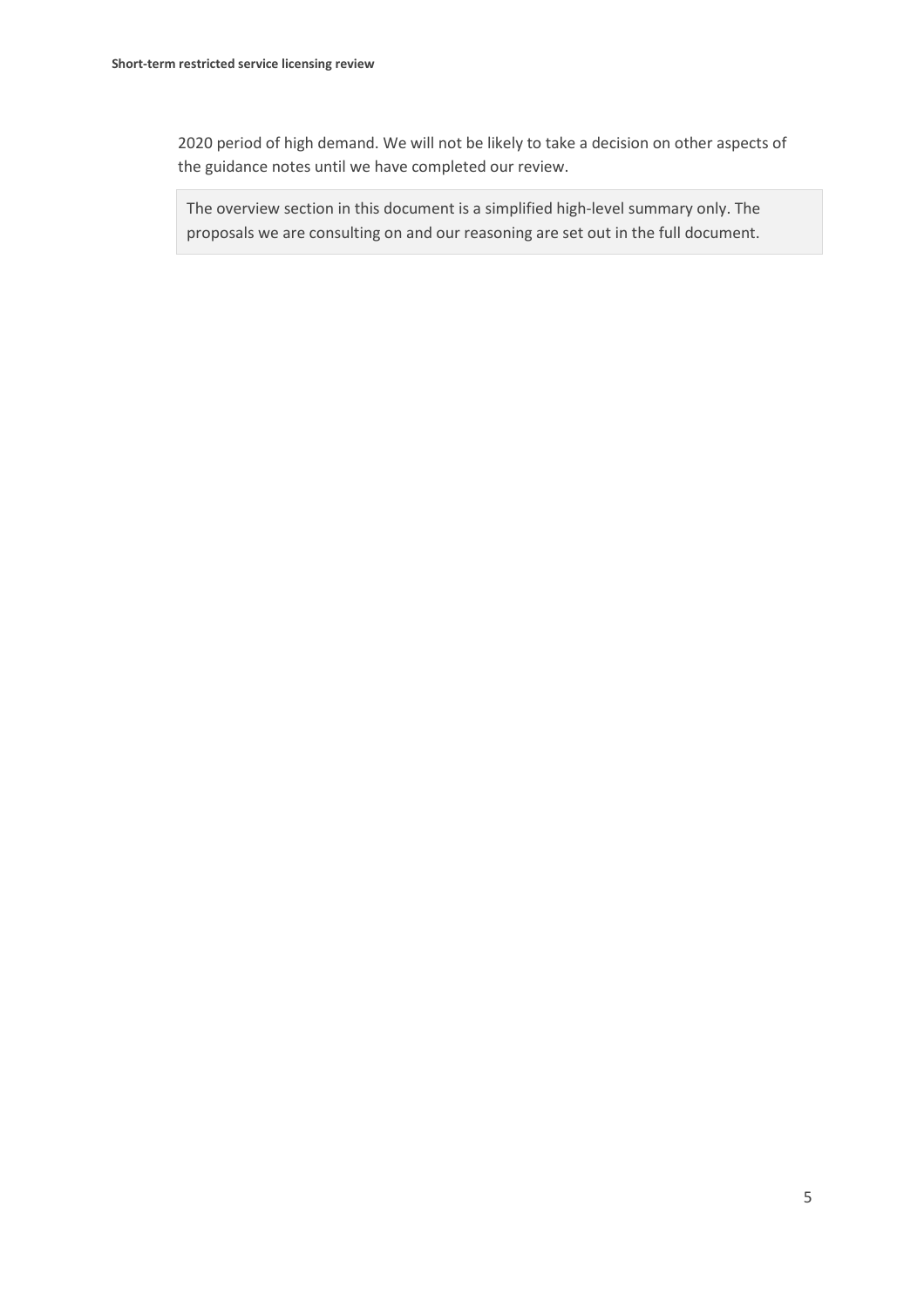# <span id="page-7-0"></span>A1. Proposed revisions to our guidance notes for SRSL applicants

Our [proposed revisions](https://www.ofcom.org.uk/__data/assets/pdf_file/0029/168653/draft-short-term-rsl-guidance.pdf) to our guidance notes for SRSL applicants are published separately. The proposed changes are shown in underlined and struck-through text.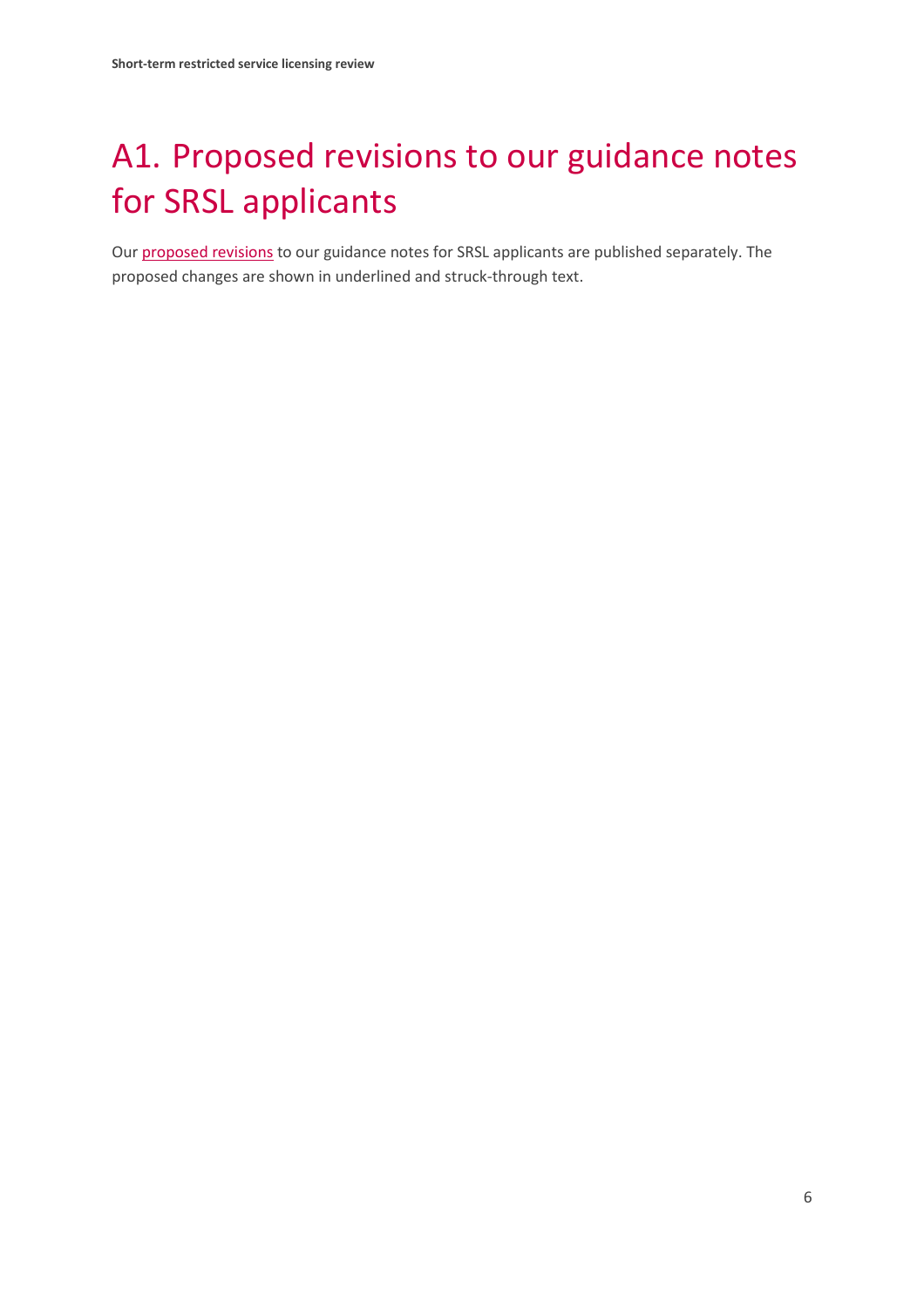## <span id="page-8-0"></span>A2. Responding to this consultation

#### **How to respond**

- A2.1 Ofcom would like to receive views and comments on the issues raised in this document, by 5pm on Thursday 31 October 2019.
- A2.2 You can download a response form from [https://www.ofcom.org.uk/consultations-and](https://www.ofcom.org.uk/consultations-and-statements/category-3/short-term-restricted-service-licensing-review)[statements/category-3/short-term-restricted-service-licensing-review.](https://www.ofcom.org.uk/consultations-and-statements/category-3/short-term-restricted-service-licensing-review) You can return this by email or post to the address provided in the response form.
- A2.3 If your response is a large file, or has supporting charts, tables or other data, please email it t[o rsls@ofcom.org.uk,](mailto:rsls@ofcom.org.uk) as an attachment in Microsoft Word format, together with the cover [sheet.](https://www.ofcom.org.uk/consultations-and-statements/consultation-response-coversheet) This email address is for this consultation only, and will not be valid after Thursday 31 October 2019.
- A2.4 Responses may alternatively be posted to the address below, marked with the title of the consultation:

Broadcast Licensing and Programme Operations Ofcom Riverside House 2A Southwark Bridge Road London SE1 9HA

- A2.5 We welcome responses in formats other than print, for example an audio recording or a British Sign Language video. To respond in BSL:
	- Send us a recording of you signing your response. This should be no longer than 5 minutes. Suitable file formats are DVDs, wmv or QuickTime files. Or
	- Upload a video of you signing your response directly to YouTube (or another hosting site) and send us the link.
- A2.6 We will publish a transcript of any audio or video responses we receive (unless your response is confidential)
- A2.7 We do not need a paper copy of your response as well as an electronic version. We will acknowledge receipt if your response is submitted via the online web form, but not otherwise.
- A2.8 You do not have to answer all the questions in the consultation if you do not have a view; a short response on just one point is fine. We also welcome joint responses.
- A2.9 It would be helpful if your response could include direct answers to the questions asked in the consultation document. The questions are listed at Annex 5. It would also help if you could explain why you hold your views, and what you think the effect of Ofcom's proposals would be.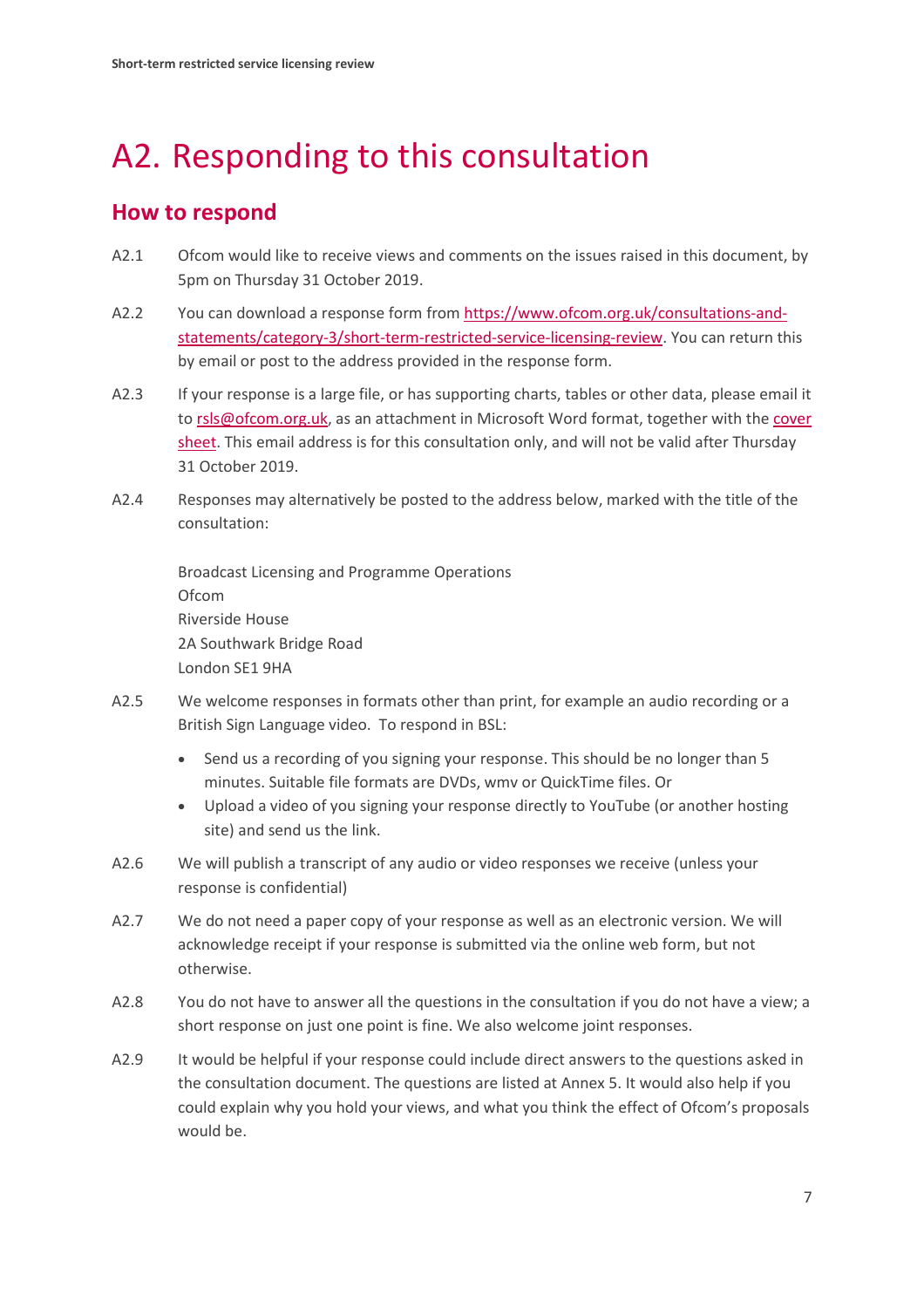A2.10 If you want to discuss the issues and questions raised in this consultation, please email [rsls@ofcom.org.uk.](mailto:rsls@ofcom.org.uk)

### **Confidentiality**

- A2.11 Consultations are more effective if we publish the responses before the consultation period closes. In particular, this can help people and organisations with limited resources or familiarity with the issues to respond in a more informed way. So, in the interests of transparency and good regulatory practice, and because we believe it is important that everyone who is interested in an issue can see other respondents' views, we usually publish all responses on [the Ofcom](http://www.ofcom.org.uk/) website as soon as we receive them.
- A2.12 If you think your response should be kept confidential, please specify which part(s) this applies to, and explain why. Please send any confidential sections as a separate annex. If you want your name, address, other contact details or job title to remain confidential, please provide them only in the cover sheet, so that we don't have to edit your response.
- A2.13 If someone asks us to keep part or all of a response confidential, we will treat this request seriously and try to respect it. But sometimes we will need to publish all responses, including those that are marked as confidential, in order to meet legal obligations.
- A2.14 Please also note that copyright and all other intellectual property in responses will be assumed to be licensed to Ofcom to use. Ofcom's intellectual property rights are explained further in ou[r Terms of Use.](https://www.ofcom.org.uk/about-ofcom/website/terms-of-use)

#### **Next steps**

- A2.15 Following this consultation period, Ofcom plans to publish a statement in November 2019.
- A2.16 If you wish, you can [register to receive mail updates](https://www.ofcom.org.uk/about-ofcom/latest/email-updates) alerting you to new Ofcom publications.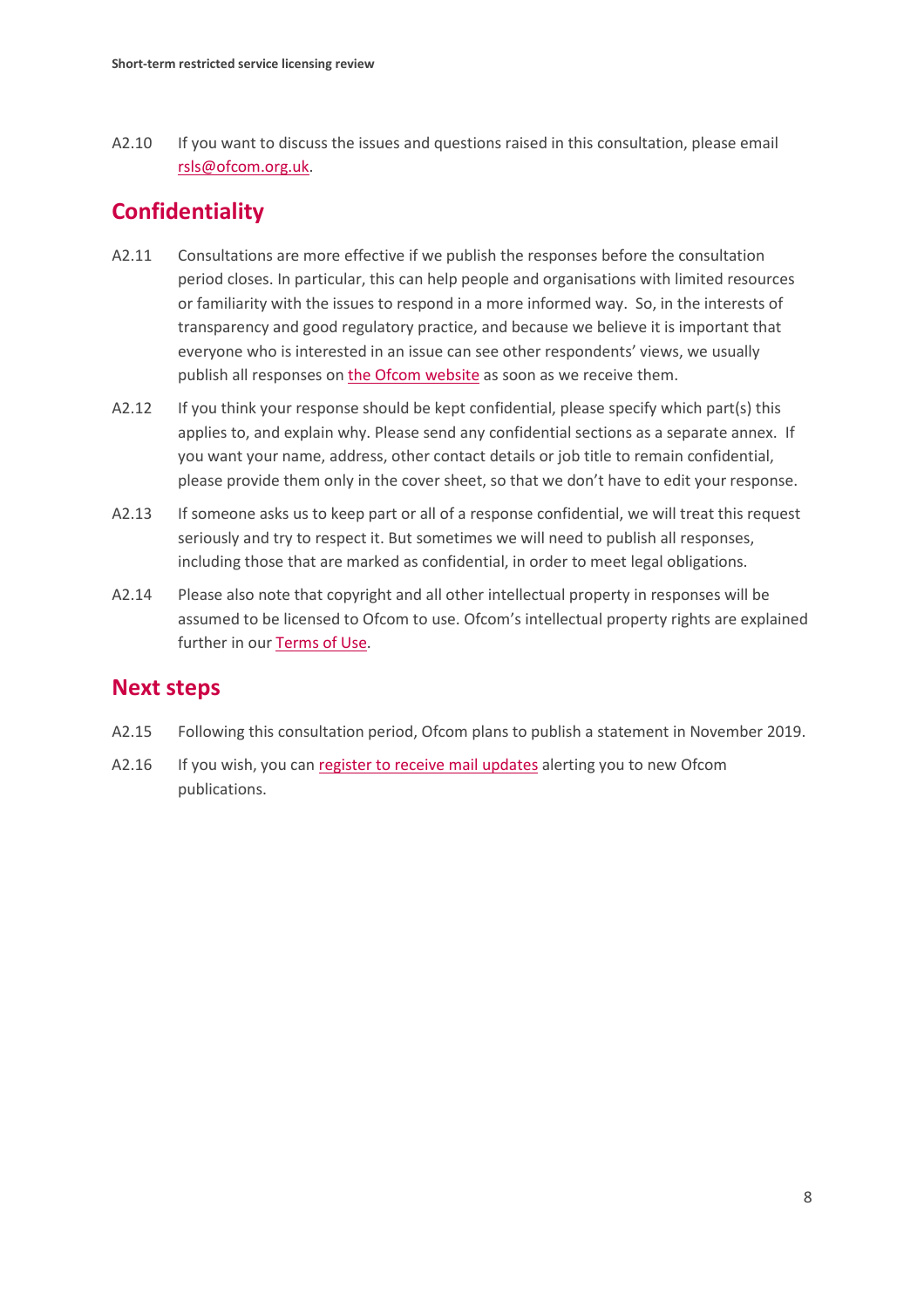#### **Ofcom's consultation processes**

- A2.17 Ofcom aims to make responding to a consultation as easy as possible. For more information, please see our consultation principles in Annex 3.
- A2.18 If you have any comments or suggestions on how we manage our consultations, please email us a[t consult@ofcom.org.uk.](mailto:consult@ofcom.org.uk) We particularly welcome ideas on how Ofcom could more effectively seek the views of groups or individuals, such as small businesses and residential consumers, who are less likely to give their opinions through a formal consultation.
- A2.19 If you would like to discuss these issues, or Ofcom's consultation processes more generally, please contact the corporation secretary:

Corporation Secretary Ofcom Riverside House 2a Southwark Bridge Road London SE1 9HA Email: [corporationsecretary@ofcom.org.uk](mailto:corporationsecretary@ofcom.org.uk)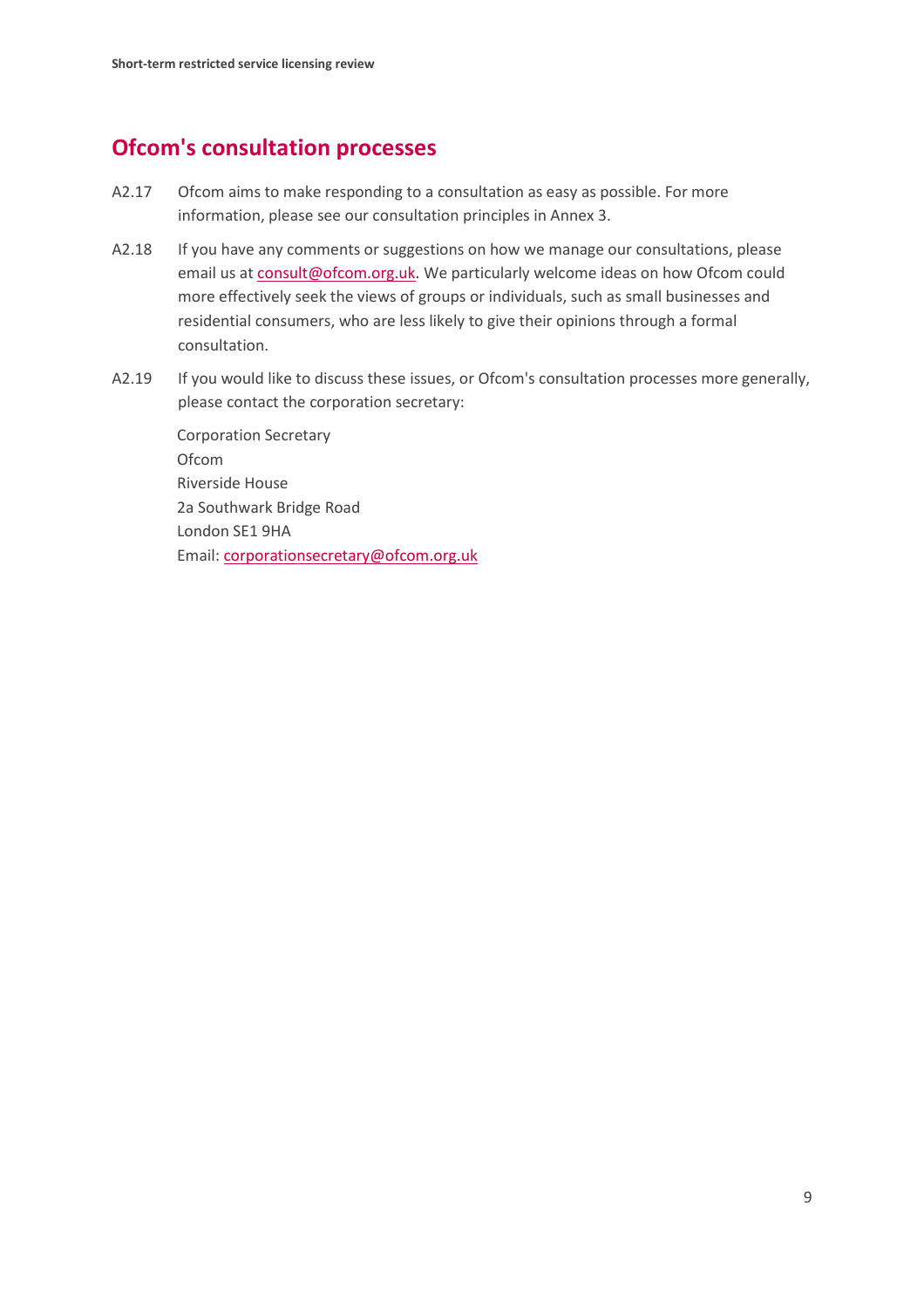# <span id="page-11-0"></span>A3. Ofcom's consultation principles

### **Ofcom has seven principles that it follows for every public written consultation:**

#### **Before the consultation**

A3.1 Wherever possible, we will hold informal talks with people and organisations before announcing a big consultation, to find out whether we are thinking along the right lines. If we do not have enough time to do this, we will hold an open meeting to explain our proposals, shortly after announcing the consultation.

#### **During the consultation**

- A3.2 We will be clear about whom we are consulting, why, on what questions and for how long.
- A3.3 We will make the consultation document as short and simple as possible, with a summary of no more than two pages. We will try to make it as easy as possible for people to give us a written response. If the consultation is complicated, we may provide a short Plain English / Cymraeg Clir guide, to help smaller organisations or individuals who would not otherwise be able to spare the time to share their views.
- A3.4 We will consult for up to ten weeks, depending on the potential impact of our proposals.
- A3.5 A person within Ofcom will be in charge of making sure we follow our own guidelines and aim to reach the largest possible number of people and organisations who may be interested in the outcome of our decisions. Ofcom's Consultation Champion is the main person to contact if you have views on the way we run our consultations.
- A3.6 If we are not able to follow any of these seven principles, we will explain why.

#### **After the consultation**

A3.7 We think it is important that everyone who is interested in an issue can see other people's views, so we usually publish all the responses on our website as soon as we receive them. After the consultation we will make our decisions and publish a statement explaining what we are going to do, and why, showing how respondents' views helped to shape these decisions.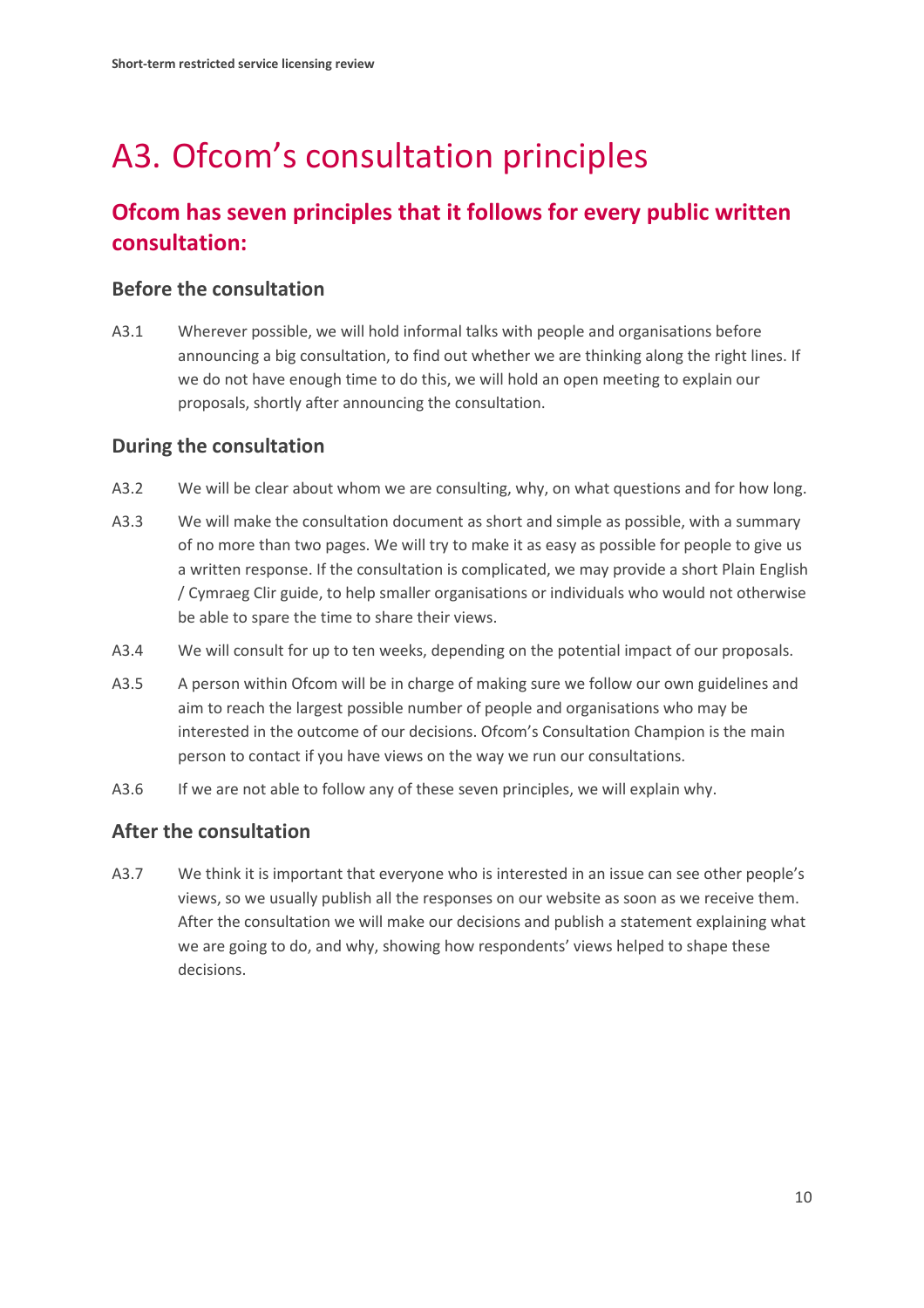## <span id="page-12-0"></span>A4. Consultation coversheet

### **BASIC DETAILS**

Consultation title: To (Ofcom contact): Name of respondent: Representing (self or organisation/s): Address (if not received by email):

#### **CONFIDENTIALITY**

Please tick below what part of your response you consider is confidential, giving your reasons why

| Nothing                                     |   |
|---------------------------------------------|---|
| Name/contact details/job title              |   |
| Whole response                              |   |
| Organisation                                |   |
| Part of the response                        | H |
| If there is no separate annex, which parts? |   |

If you want part of your response, your name or your organisation not to be published, can Ofcom still publish a reference to the contents of your response (including, for any confidential parts, a general summary that does not disclose the specific information or enable you to be identified)?

\_\_\_\_\_\_\_\_\_\_\_\_\_\_\_\_\_\_\_\_\_\_\_\_\_\_\_\_\_\_\_\_\_\_\_\_\_\_\_\_\_\_\_\_\_\_\_\_\_\_\_\_\_\_\_\_\_\_\_\_\_\_\_\_\_\_\_\_\_\_\_\_\_\_\_\_\_\_\_\_\_\_

### **DECLARATION**

I confirm that the correspondence supplied with this cover sheet is a formal consultation response that Ofcom can publish. However, in supplying this response, I understand that Ofcom may need to publish all responses, including those which are marked as confidential, in order to meet legal obligations. If I have sent my response by email, Ofcom can disregard any standard e-mail text about not disclosing email contents and attachments.

Ofcom seeks to publish responses on receipt. If your response is non-confidential (in whole or in part), and you would prefer us to publish your response only once the consultation has ended, please tick here.

Name Signed (if hard copy)